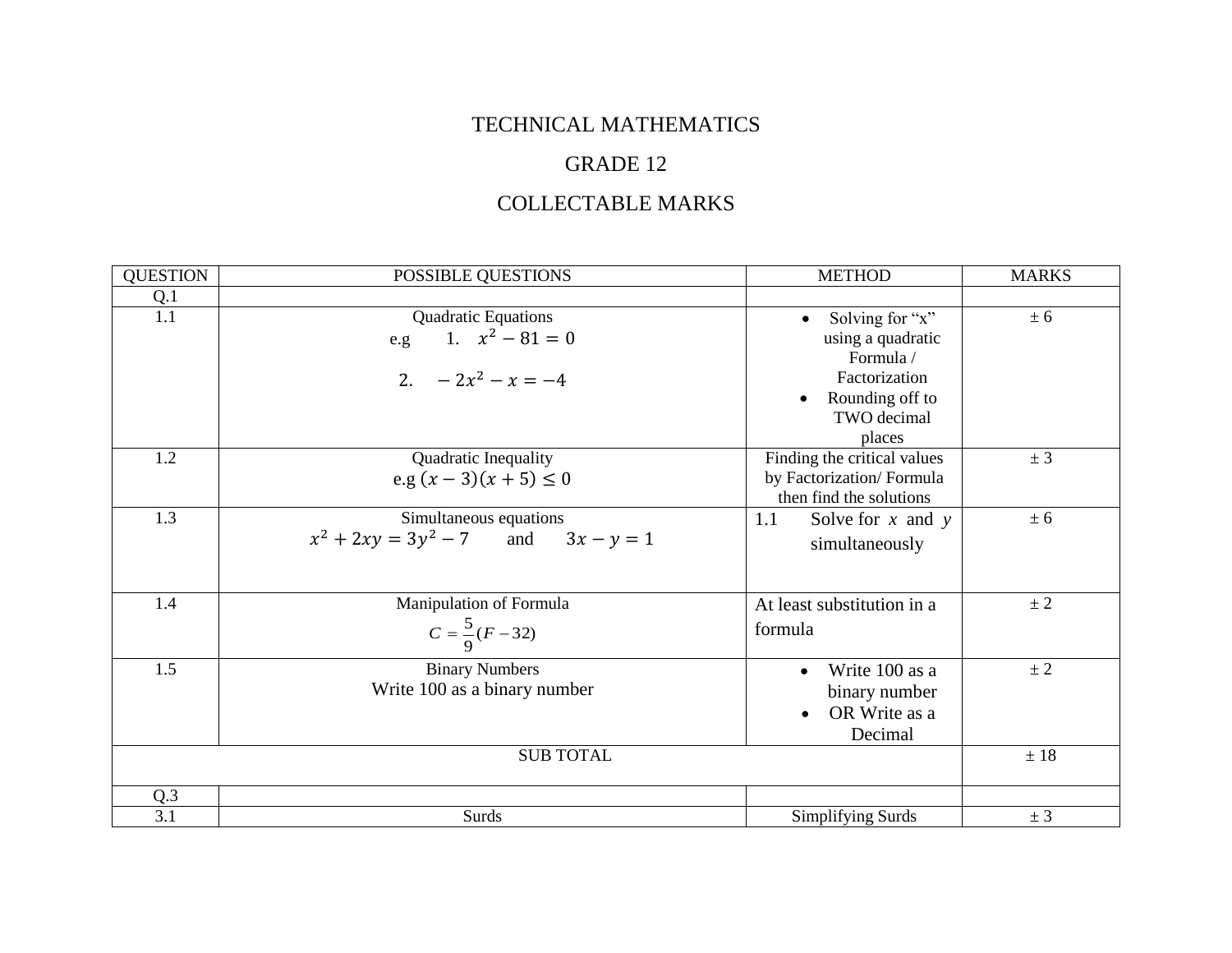|                  | $\sqrt{72}(\sqrt{32}-\sqrt{18})$                                                                                   |                                                                                                                                                                                               |                    |
|------------------|--------------------------------------------------------------------------------------------------------------------|-----------------------------------------------------------------------------------------------------------------------------------------------------------------------------------------------|--------------------|
| $\overline{3.3}$ | <b>Complex Number</b>                                                                                              | Sketch<br>$\bullet$                                                                                                                                                                           | $\pm$ 8            |
|                  | $\overline{z} = \sqrt{3} + i.$<br>SUB-TOTAL                                                                        | <b>Express in Polar</b><br>$\bullet$                                                                                                                                                          |                    |
|                  |                                                                                                                    |                                                                                                                                                                                               | $\pm\,11$          |
| Q.4              |                                                                                                                    |                                                                                                                                                                                               |                    |
| 4.2 AND 4.3      | Circle and a Tangent / Straight line<br>$\mathcal{Y}$ 1<br>g<br>$\overline{O}$<br>$\mathbf x$<br>A<br>$\, {\bf B}$ | Determine the<br>$\bullet$<br>equation of a circle<br>given either a point<br>or radius<br>Finding Point of<br>$\bullet$<br>intersection ie<br>Solving the two<br>equations<br>simultaneously | $\pm$ 6 OR $\pm$ 3 |
| <b>SUB-TOTAL</b> |                                                                                                                    |                                                                                                                                                                                               | $\pm$ 6/3          |
| Q.5              |                                                                                                                    |                                                                                                                                                                                               |                    |
| $\overline{5.1}$ | Ellipse                                                                                                            | Sketch the graph                                                                                                                                                                              | ± 4                |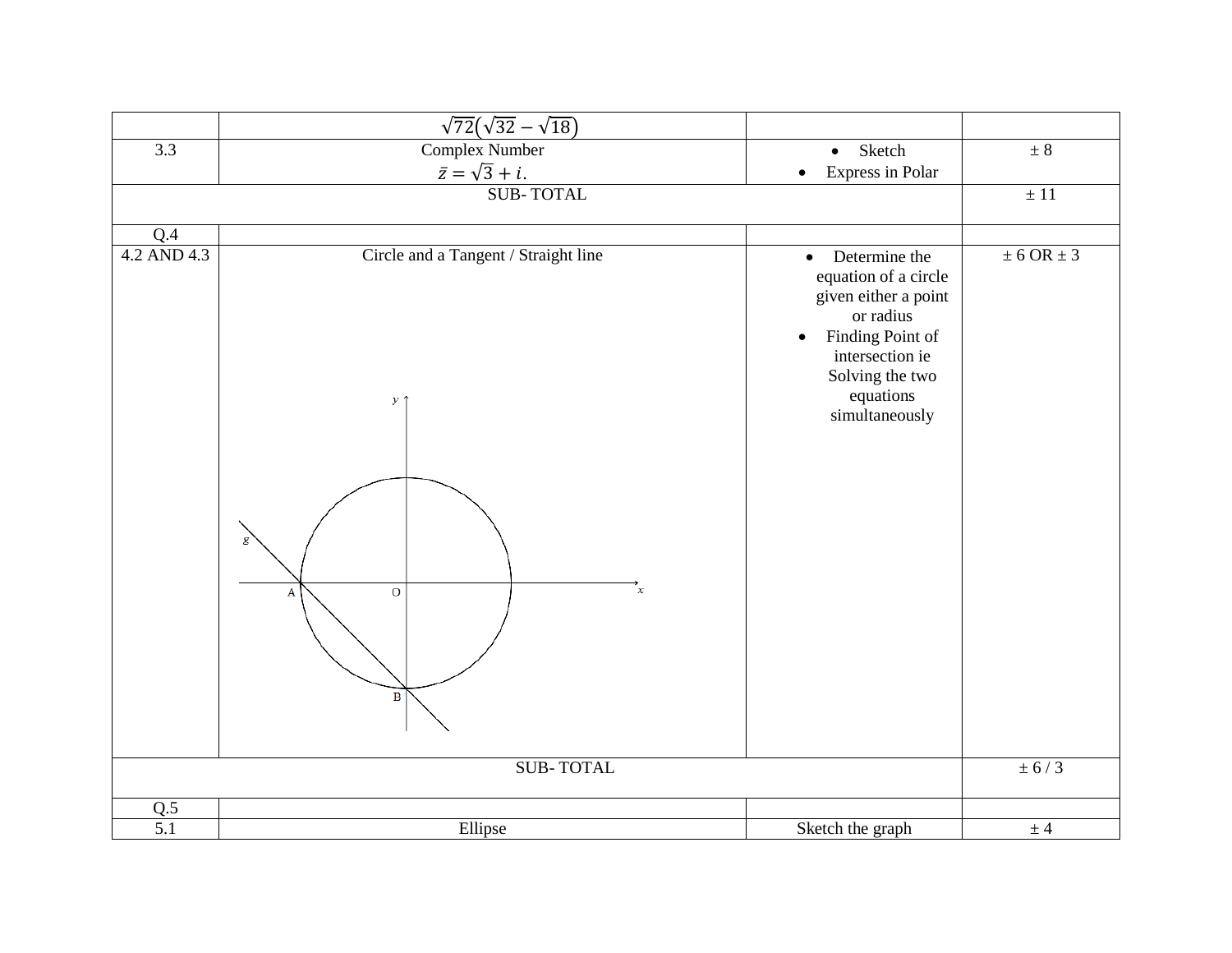|                  | $4x^2 + 16y^2 = 64$                                         |                                                                                                 |       |
|------------------|-------------------------------------------------------------|-------------------------------------------------------------------------------------------------|-------|
|                  | $±$ 4                                                       |                                                                                                 |       |
| Q.7              |                                                             |                                                                                                 |       |
| 7.1              | <b>FIRST PRINCIPLE</b><br>$f(x) = -2x - 1.$                 | Writing the formula<br>$\bullet$<br>down<br>Substitution in<br>$\bullet$<br>correct formula     | ± 5   |
| 7.2              | Derivatives<br>$\frac{d}{dx}(-x^4+2x^3-\sqrt[3]{x^2}+5x-1)$ | At-least few simple terms<br>$-x^4$<br>$2x^3$<br>5x<br>$-1$                                     | $±$ 4 |
|                  | ± 9                                                         |                                                                                                 |       |
| Q.8              |                                                             |                                                                                                 |       |
| $\overline{8.1}$ | <b>CUBIC Function</b><br>$f(x) = -x^3 + 2x^2 + 5x - 6$      | Showing that $x - a$<br>$\bullet$<br>is a factor<br>Factorizing and<br>$\bullet$<br>solve for x | ± 6   |
| <b>SUB-TOTAL</b> |                                                             |                                                                                                 | ± 6   |
| Q.10             |                                                             |                                                                                                 |       |
| 10.1             | <b>INTEGRATION</b><br>$\int (x^2 - 6x - 5) dx$              | Finding the integral                                                                            | ± 4   |